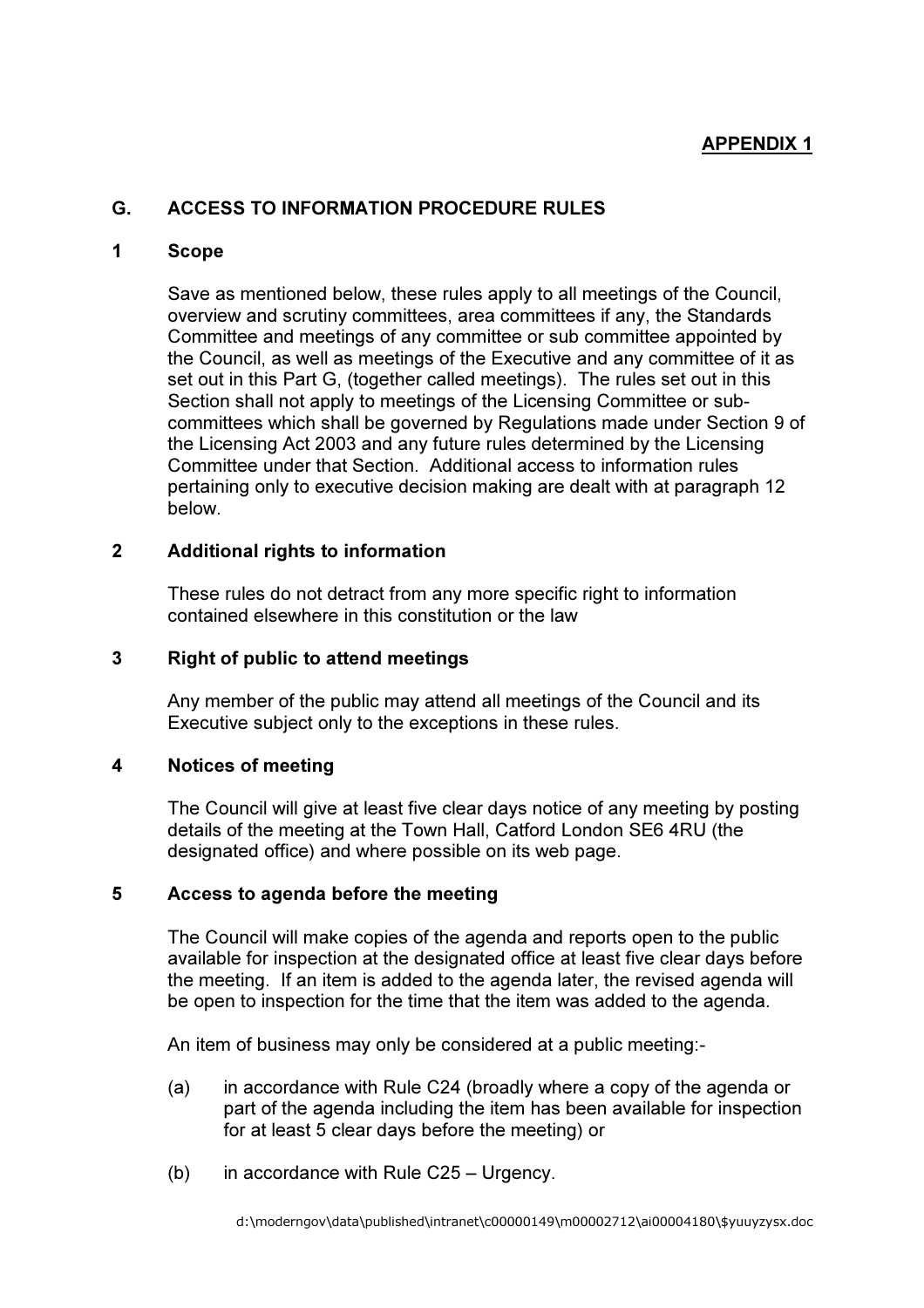However this provision does not allow a key executive decision to be taken if it has not been included in the Council's key decision plan, unless Rule 18 (urgency) or 19 (special urgency applies).

 Where reports are completed after the summons has been sent out, the proper officer will make such report available to the public as soon as the report is completed and sent to the Mayor and/or councillors as appropriate.

### 6 Supply of copies

The Council will supply copies of:-

- (a) any agenda and reports which are open to public inspection;
- (b) any further statements or particulars necessary to indicate the nature of the items in the agenda; and

if the proper officer thinks fit, copies of any other documents supplied to councillors and/or the Mayor in connection with an item to any person on payment of a reasonable charge

### 7 Access to minutes etc. after the meeting

For 6 years after a meeting, the Council will make available for public inspection, copies of the following:-

- (a) the minutes of the meeting, to include the record of decisions taken, together with reasons, any options considered and rejected and details of any declarations of conflict of interest and any dispensation granted in relation to that conflict, excluding any part of the minutes of proceedings when the meeting was not open to the public or which would disclose exempt or confidential information.
- (b) a summary of proceedings when the meeting was not open to the public where the minutes open to inspection would not provide a reasonably fair and coherent record
- (c) the agenda for the meeting
- (d) reports relating to items when the meeting was open to the public

## 8 Background papers

 The author will set out in every report a list of documents (called background papers) relating to the subject matter of the report which in his/her opinion:-

(a) disclose any facts or matters on which the report or an important part of the report is based; and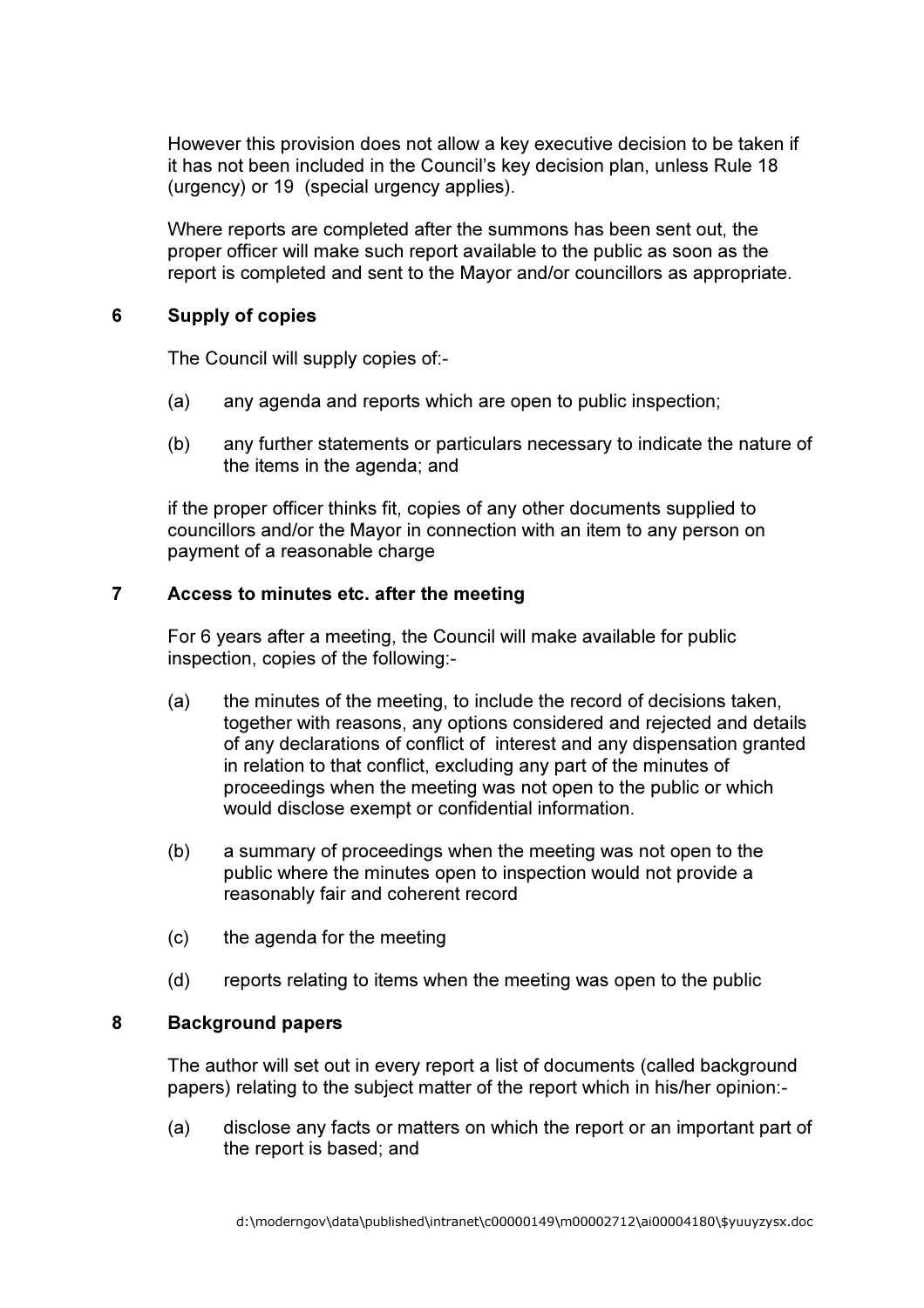(b) which have been relied on to a material extent in the preparation of the report.

This requirement does not apply to published works or those which disclose confidential or exempt information.

Background reports will be available for public inspection for four years after the date of the meeting at which a report referring to them was considered.

## 9 Summary of public rights

- (1) A written summary of the public's rights to attend meetings and to inspect and copy documents must be kept at and available to the public at the Town Hall, Catford, SE6 4RU or such other place as the Council decides from time to time.
- (2) Where documents are open to public inspection they will be available at all reasonable office hours at the Council's offices and on its website if it has one, and in relation to background documents referred to in a report, on payment of the Council's reasonable fee.
- (3) The public right to inspect a document includes the right to copy all or part of it and to require a copy of the whole or part on payment of the Council's reasonable fee for postage, copying or other transmission.
- (4) Any member of the public may in any publicly available medium reproduce or provide commentary in relation to any document available for public inspection under regulations applying specifically to executive decisions and documents, save that this does not authorise any breach of the copyright of any person other than the Council by a member of the public.
- (5) The rights conferred by this Paragraph 9 are additional to any other rights.

## 10 Exclusion of the public from meetings

(a) Confidential information

 The public must be excluded from meetings whenever it is likely in view of the nature of the business to be transacted or the nature of the proceedings that confidential information would be disclosed.

 Confidential information is information given to the Council by a Government Department on terms which forbid its public disclosure or information which cannot be publicly disclosed by court order. (see Appendix 1)

(b) Exempt information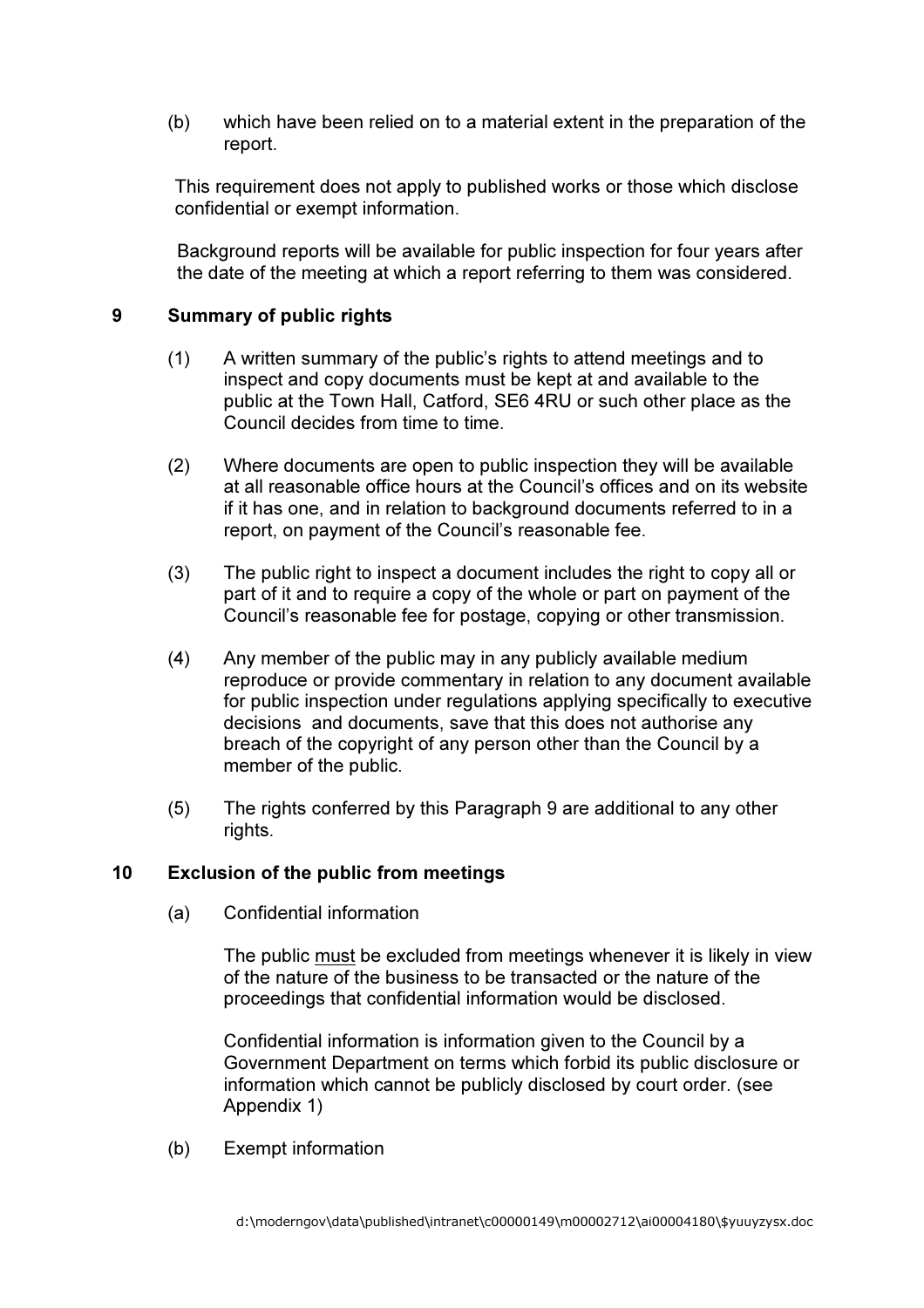The public may be excluded from meetings whenever it is likely, in view of the nature of the business to be transacted or the nature of the proceedings, that exempt information would be disclosed. (See Appendix 1)

 Where the meeting will determine any person's civil rights or obligations, or adversely affect their possessions, Article 6 of the European Convention on Human Rights establishes a presumption that the meeting will be held in public unless a private hearing is appropriate and lawful.

 Exempt information is information falling within one of the categories set out in Appendix 1 under the heading "Exempt Information". However, information which would otherwise be exempt will not be exempt if it relates to proposed development for which the local planning authority can grant itself planning permission under Regulation 3 Town and Country Planning General Regulations 1992.

## 11 Exclusion of Access by the Public to Reports

If the proper officer thinks fit, the Council may exclude access by the public to reports which in his/her opinion relate to items, during which, in accordance with rule 10 (exempt and confidential information) the meeting is not likely to be open to the public. Such reports will be marked "Not for publication" together with the category of information likely to be disclosed.

### 12 Application of the access to information rules to the **Executive**

In addition to those rules set out above, the following rules 13 to 19 apply to meetings of the following decision making bodies:

- The executive
- A Committees of the Executive
- A joint committee where all the members are members of a local authority executive and it exercises executive functions, and sub committees of such a joint committee
- An area committee of the executive

## 13 Public meetings of the Executive

 The Executive will meet in public except to the extent that any of the conditions set out in paragraphs (a), (b) or (c) apply, in which case the public must be excluded

(a) It is likely in view of the nature of the business to be transacted or the nature of the proceedings that if members of the public were present during that item, confidential information would be disclosed to them in breach of the obligation of confidence;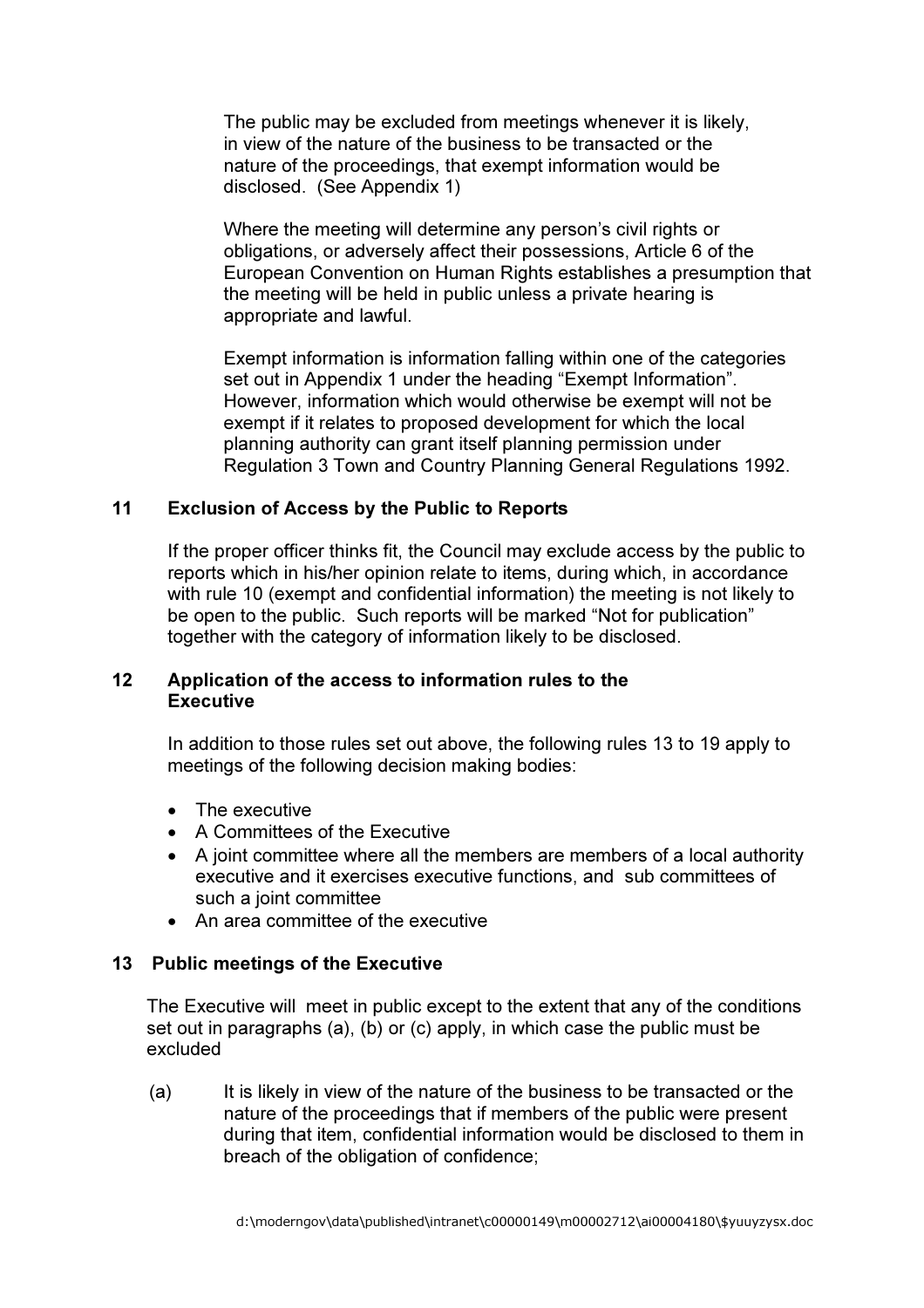- (b) The decision making body passes a resolution to exclude the public during that item where it is likely in view of the nature of the item of business that if members of the public were present during that item, exempt information would be disclosed to them; or
- (c) A lawful power is used to exclude a member or members of the public in order to maintain orderly conduct or prevent misbehaviour at a meeting

Any resolution under (b) above must state the part of the proceedings from which the public are to be excluded and state by reference to Schedule 12A Local Government Act 1972 the description of exempt information giving rise to the exclusion of the public.

# 14 Procedure prior to public meeting of the Executive

- (a) The proper officer will display at the Town Hall and on the Council's website notice of the time and place of the meeting for at least 5 clear days, or if the meeting is convened at shorter notice, from the time it is convened.
- (b) An item of business can only be considered at a public meeting where a copy of the agenda or part of the agenda including the item has been available for inspection for 5 clear days before the meeting, or if the meeting is convened at shorter notice from the time the meeting was convened.
- (c) The agenda and reports for the meeting must be available for inspection by the public at the Town Hall and on the Council's website for five clear days prior to the meeting (or if the meeting is convened at shorter notice from the time it is convened, or if the item is added to the agenda, when the item is added to the agenda).
- (d) The proper officer may exclude from any report available for inspection any part which relates only to confidential or exempt information. If a report for consideration at a public meeting contains such matters, every copy will be marked "not for publication" and will state the reason, namely either that it contains confidential information or exempt information, by reference to the particular ground(s) in Schedule 12A Local Government Act 1972.
- (e) The public shall not be entitled to access to any report until a copy is available to the members of the decision making body.
- (f) A reasonable number of copies of reports will be available for the use of members of the public present when meetings are open to the public.
- (g) Subject to exceptions relating to confidential and exempt information, where a request is made by a member of the public or on behalf of a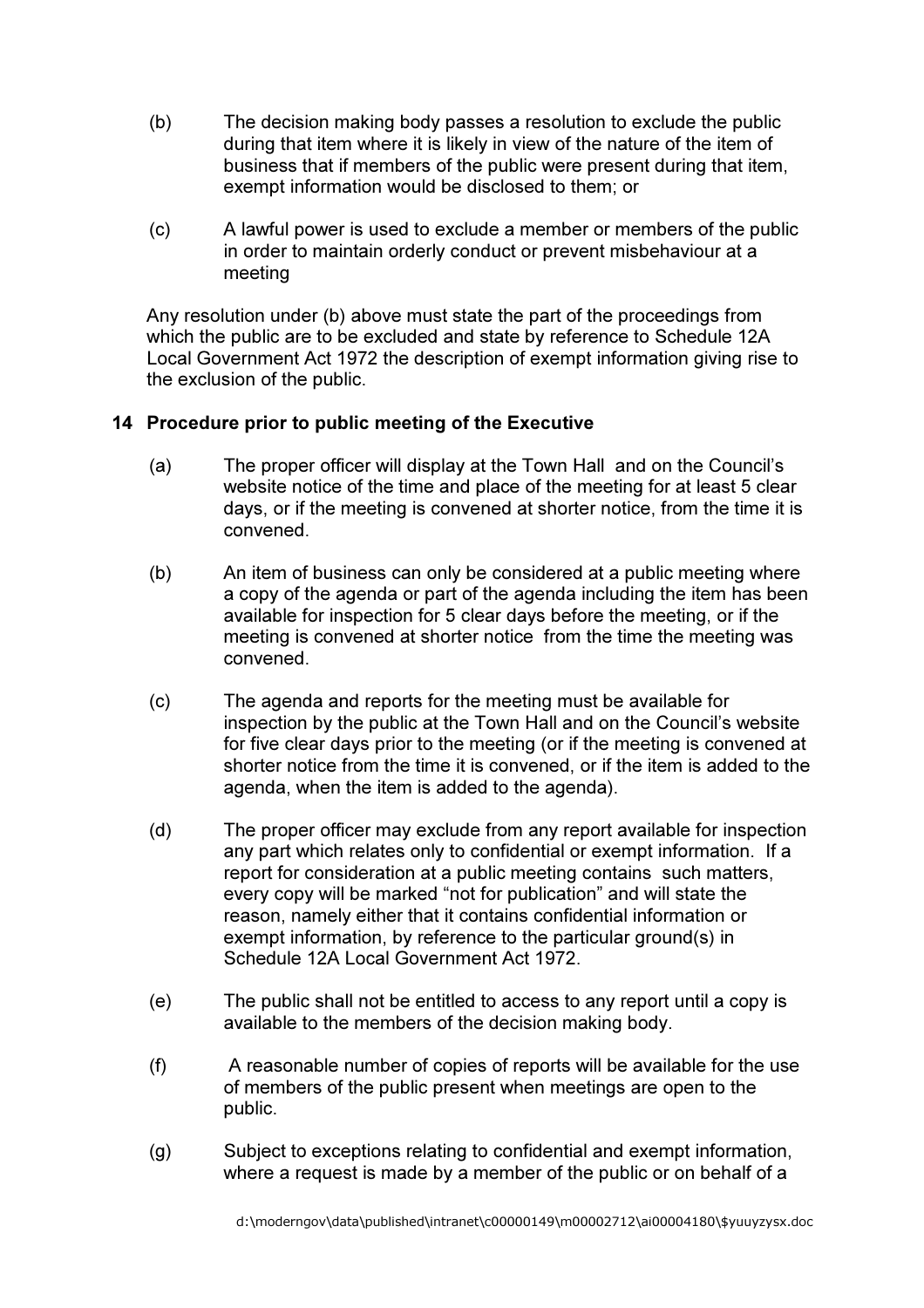newspaper, the Council will supply a copy of the agenda for a public meeting and a copy of each of the reports for consideration at the meeting and such further statements or particulars as are necessary to indicate the matters on the agenda and, so far as the proper officer thinks fit, any other documents given to members in connection with the item

Confidential and exempt information have the meanings set out in Appendix 1.

## 15 Reporting at public meetings of the executive

 While meetings are open to the public any person attending the meeting for the purpose of reporting the proceedings is, so far as reasonably practicable, to be afforded reasonable facilities for taking their report. However no person may take any photograph of any proceedings or use any means to enable persons not present to see or hear any proceedings (whether at the time or later) or the making of any oral report on any proceedings as they take place without the consent of the person presiding at the meeting

## 16 Procedure prior to private meetings of executive decision making bodies

(a)  $1<sup>st</sup>$  private meeting notice

 At least 28 clear days before the private meeting, the proper officer will make available at the Town Hall a notice of intention to hold the meeting in private and publish that notice on its website. That notice will contain a statement of why the meeting is to be held in private.

(b)  $2^{nd}$  private meeting notice

 At least 5 clear days before the meeting the proper officer will make available at the Town Hall and publish on the website a notice which will include a statement of the reasons for the meeting to be held in private, details of any representations received about why it should be open to the public and a statement of its response to those representations.

(c) Urgency

 Where the date by which a meeting must be held makes compliance with paragraph 15 (a) and/or (b) impracticable, the private meeting may only be held if the Chair of the Overview and Scrutiny Committee agrees that the meeting is urgent and cannot reasonably be deferred. If there is no Chair of Overview and Scrutiny or he/she is unable to act, the Chair of Council may agree. If there is no Chair of either Overview and Scrutiny or Council, the Vice Chair of Council may agree.

(d) Notice of urgency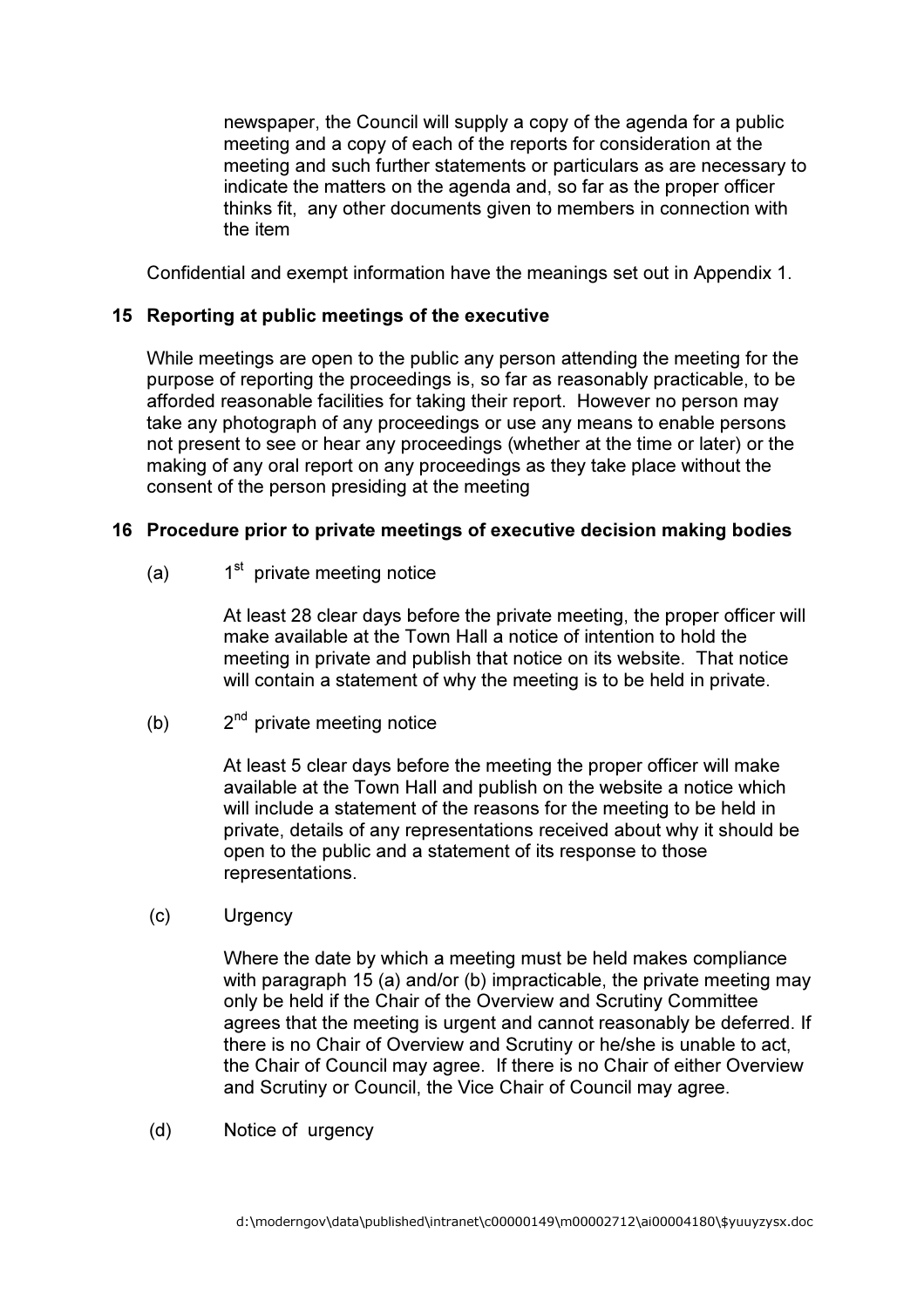Where the Chair of the Overview and Scrutiny Committee gives agreement in accordance with paragraph 15 ( c ) above, the proper officer will, as soon as reasonably practicable, make available at the Town Hall and publish on the Council's website, a notice setting out the reasons why the meeting is urgent and cannot reasonably be deferred

## 17 Key Decisions

(a) Definition

Key decisions are those defined as such at Article 16.

(b) Decisions to be publicised

 Subject to Rule 18 (urgency) and Rule 19 (special urgency), a key decision may not be taken unless the matter has been included in the Council's key decision plan, which must be available for public inspection at the Town Hall and on the Council's website for 28 clear days before a key decision is made.

(c) Contents of the key decision plan

The key decision plan will contain the following particulars in so far as the information is available or might reasonably be obtained:-

- (1) That a key decision is to be made;
- (2) The matter in respect of which the key decision is to be made;
- (3) Where the decision maker is an individual, his/her name, his/her title if any, and, where the decision maker is a decision making body, its name and a list of all its members;
- (4) The date on which, or the period within which, the decision is to be made;
- (5) A list of the documents submitted to the decision maker for consideration in relation to the matter in respect of which a key decision is to be made;
- (6) The address from which, subject to any prohibition or restriction on their disclosure, copies of, or extracts from, any document listed is available;
- (7) That other documents relevant to the those matters may be submitted to the decision maker; and
- (8) The procedure for requesting details of those documents (if any) as they become available.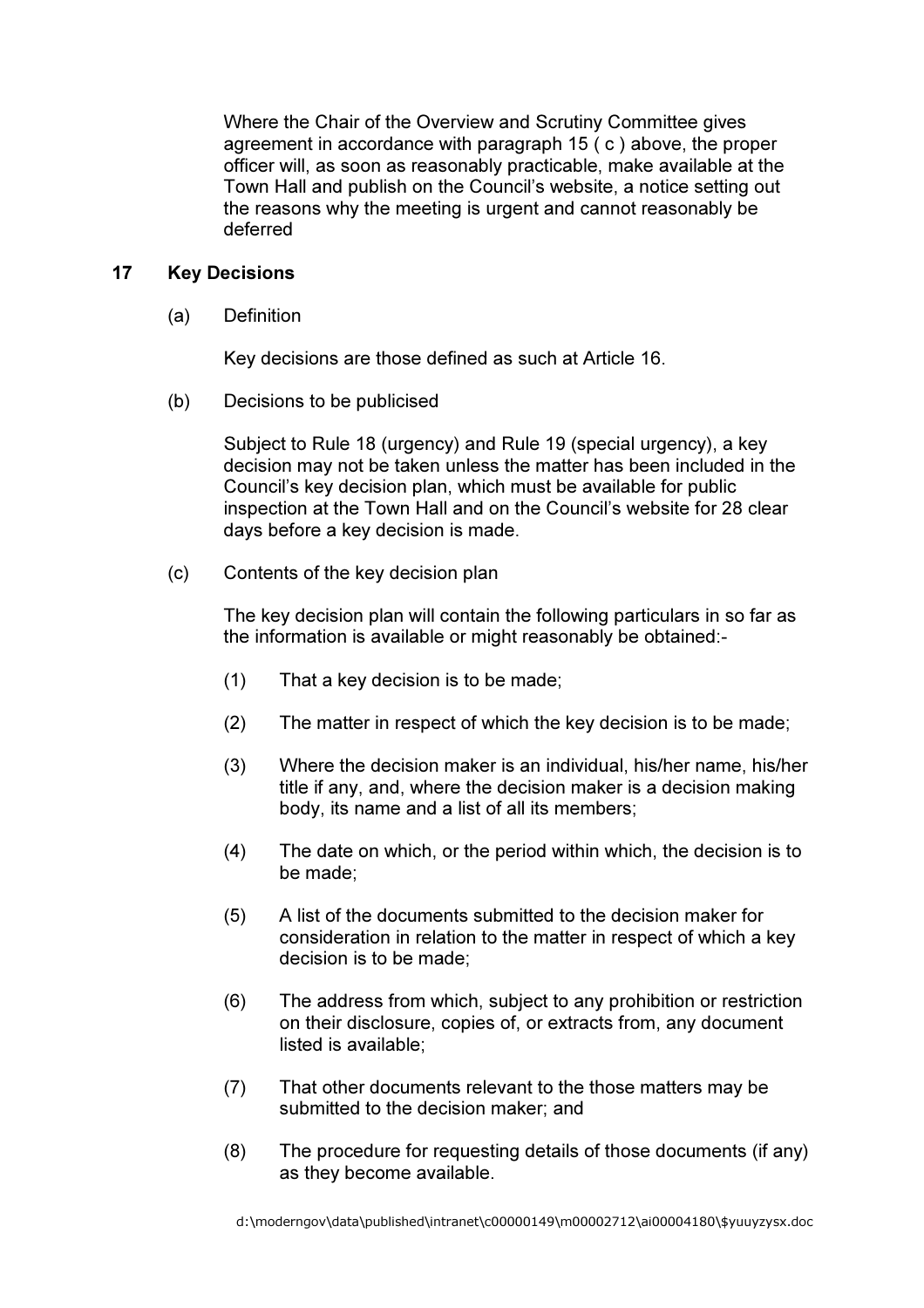Exempt and confidential information will not be included in the forward plan.

# 18 General Exception - Urgency

- 18.1 If a matter which is likely to be a key decision has not been included in the key decision plan, then subject to Rule 19 (special urgency) the decision may only be taken if:-
- (a) the proper officer has informed the Chair of the Business Panel, or if there is no such person each member of the Business Panel, in writing, by notice, of the matter in respect of which the decision is to be made; and
- (b) the proper officer has made copies of that notice available to the public at the offices of the Council and published it on the Council's website if it has one; and
- (c) at least 5 clear days have elapsed since the proper officer complied with (a) and (b) above.
- 18.2 As soon as reasonably practicable, the proper officer will publish at the offices of the Council and on the Council's website if it has one, a notice setting out the reasons why it was not possible to comply with the requirement to include the matter in the key decision plan.

## 19 Special Urgency

- (a) If by virtue of the date by which a key decision must be made, Rule 18 above cannot be followed, then the decision may only be taken if the Chair of the Business Panel agrees that the taking of the decision is urgent and cannot reasonably be deferred. If there is no Chair of the Business Panel, or if there is but they are unable to act, then the agreement of the Chair of Council, or if there is neither a Chair of Business Panel nor Council, the Vice Chair of Council may agree.
- (b) If agreement is given under para 19(1) above, the proper officer will make available at the Council offices, and publish on its website if it has one, a notice setting out the reasons why the decision is urgent and cannot reasonably be deferred.
- (c) The Mayor will prepare and submit to the Council at quarterly intervals a report containing details of each executive decision taken during the preceding three months where the making of the decision was agreed as urgent in accordance with Rule 19. This report must contain particulars of each decision made, and a summary of the matters in respect of which each decision was made.

# 20 Overview and scrutiny rights in relation to the forward plan and urgency decisions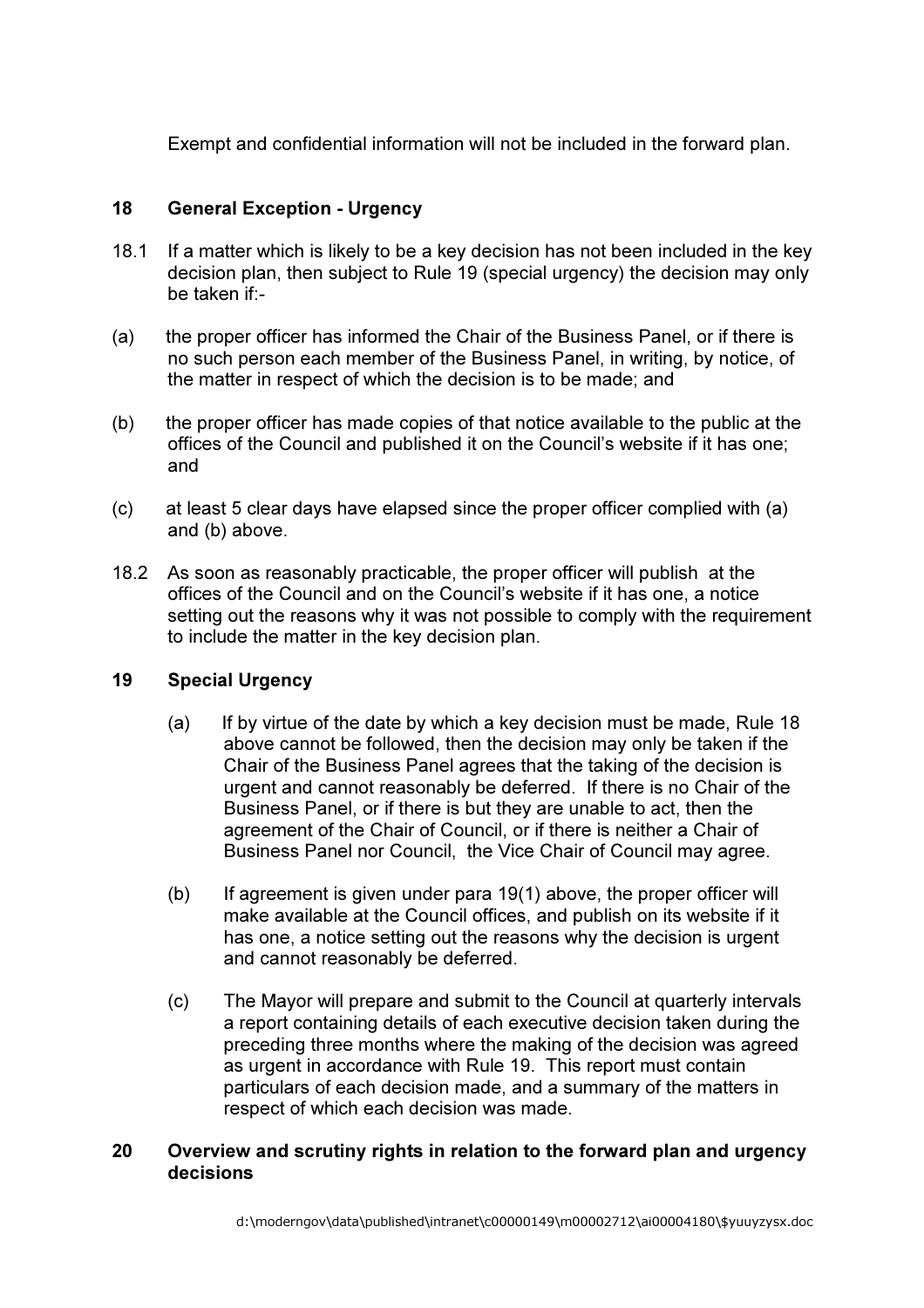- (a) If the Business Panel thinks that a key decision has been made which was not included in the forward plan or properly decided in accordance with Rule 18 or 19, then the Business Panel may require the Executive to submit a report to the Council within such reasonable time as the Business Panel specifies.
- (b) If an Executive report is required in accordance with (a) above, the Executive will then prepare a report for Council setting out the decision, the identity of the individual or body making the decision, and if the Executive is of the opinion that it was not a key decision, the reasons for that view.
- (c) The Executive report will be submitted to the next Council meeting, unless the request is made by the Business Panel within 10 working days of that Council meeting, in which case it may report to the following Council meeting.
- (d) Notice of private executive meetings

If the Executive meets in private, the Mayor and all members will be entitled to receive 5 clear days notice of a meeting to which they are summoned, unless the meeting is convened at shorter notice as a matter of urgency. The notice of the meeting and relevant papers will also be served on the Chair of the Business Panel and all select committee chairs at the same time, or if there is no Chair, all members of the relevant Business Panel or select committee.

All members of the Executive will be served with notice of all private meetings of any committee of the executive, whether or not they are members of that committee.

## 21 Right to attend and speak at meetings of the executive

- Members of the Executive will be able to attend any meeting of the Executive. Members of the Executive may only attend meetings of any committee of the Executive if they are a member of that committee. Any member of the Executive is entitled to speak at any meeting of a committee of the executive if they are a member of that committee, or invited to do so by the person presiding.
- Any member of the Council is entitled to attend a public meeting of the Executive and may attend a private meeting of the Executive with the consent of the person presiding and may speak if that person consents.
- The Head of Paid Service, Chief Finance Officer and Monitoring Officer and their nominees are entitled to attend any meeting of the Executive and its committees. The Executive may not meet unless the proper officer has been given reasonable notice that the meeting is to take place. A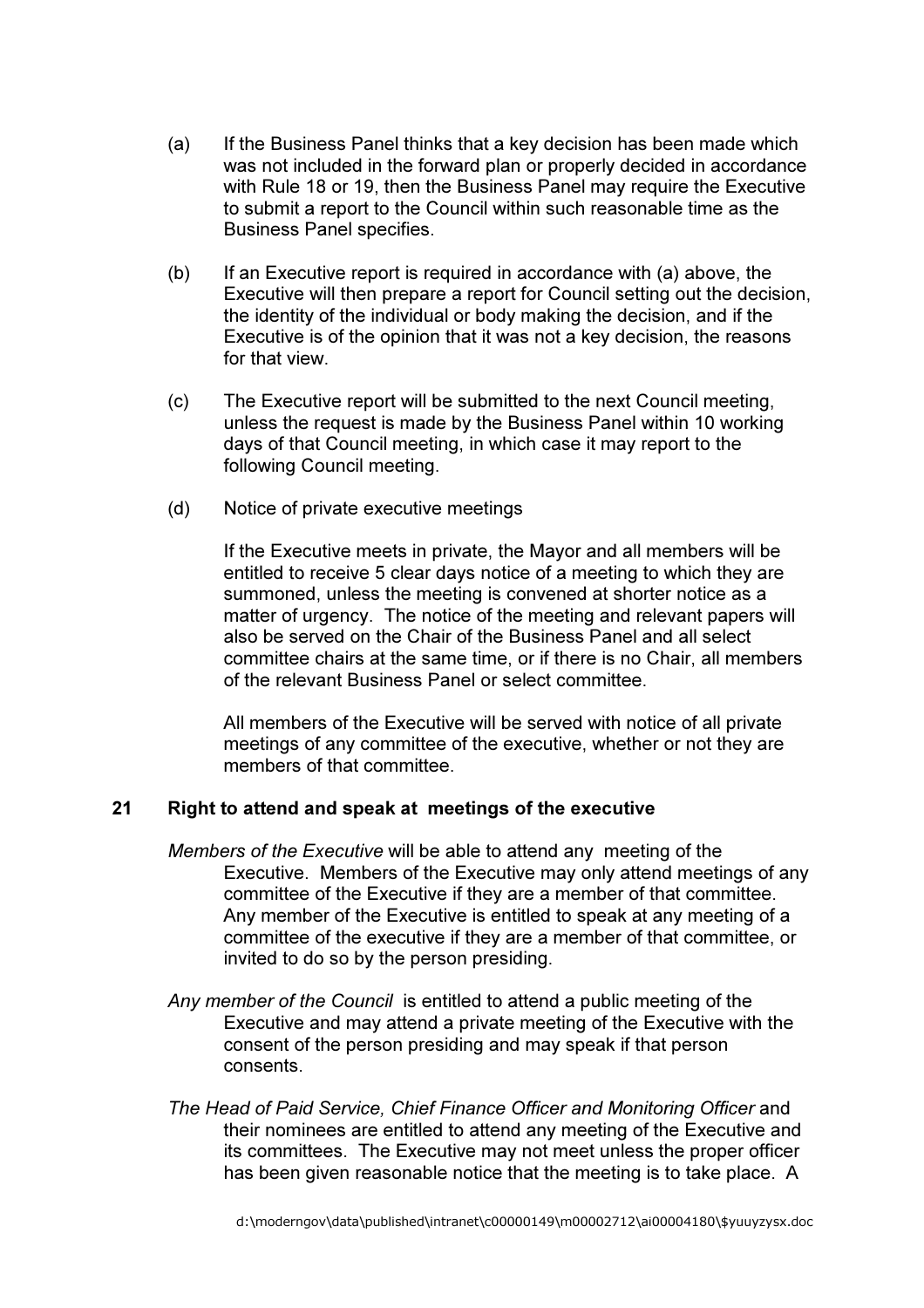meeting of the Executive may not take place to take any decision unless the Head of Paid Service, the Chief Finance Officer or the Monitoring Officer or their nominee are present. The meeting may only take a decision if there is an officer present with responsibility for recording and publicising the decision.

People who are neither Councillors nor officers may attend private executive meetings at the invitation of the person presiding, and may speak with their consent.

## 22 Record of decisions

 As soon as reasonably practicable after any meeting of the executive or any of its committees, the proper officer will produce a record of every decision taken at that meeting. Decisions taken at a meeting may only be taken on the basis of a written report, setting out key legal, financial, service and corporate implications and may not be taken at any meeting unless the proper officer or their nominee is present. The record will include for each decision made:-

- (a) a record of the decision and the date on which it was made;
- (b) a record of the reasons for the decision;
- (c) any alternative options considered and rejected at the meeting;
- (d) a record of any conflict of interest declared in relation to the matter by any member of the decision making body; and
- (e) any dispensation relating to any declared conflict of interest

## 23 Basis for consideration by executive

- (a) When the Executive makes a decision of any sort, whether collectively, through the Mayor, a committee of the Executive, or through an individual member or officer, it may only do so on the basis of a written report which deals with a consideration of options available, service, corporate, financial, legal and all relevant considerations.
- (b) When the Executive, whether collectively, through the Mayor, a committee of the Executive or an individual member or officer, seeks to make a decision, it may only do so in the presence of the Head of Paid Service, Chief Finance Officer, or the Monitoring Officer or their nominee(s) and an officer authorised to make a record of, and publish the decision.
- (c) Executive decisions will only be deemed to have been made when they have been recorded and publicised in accordance with this constitution.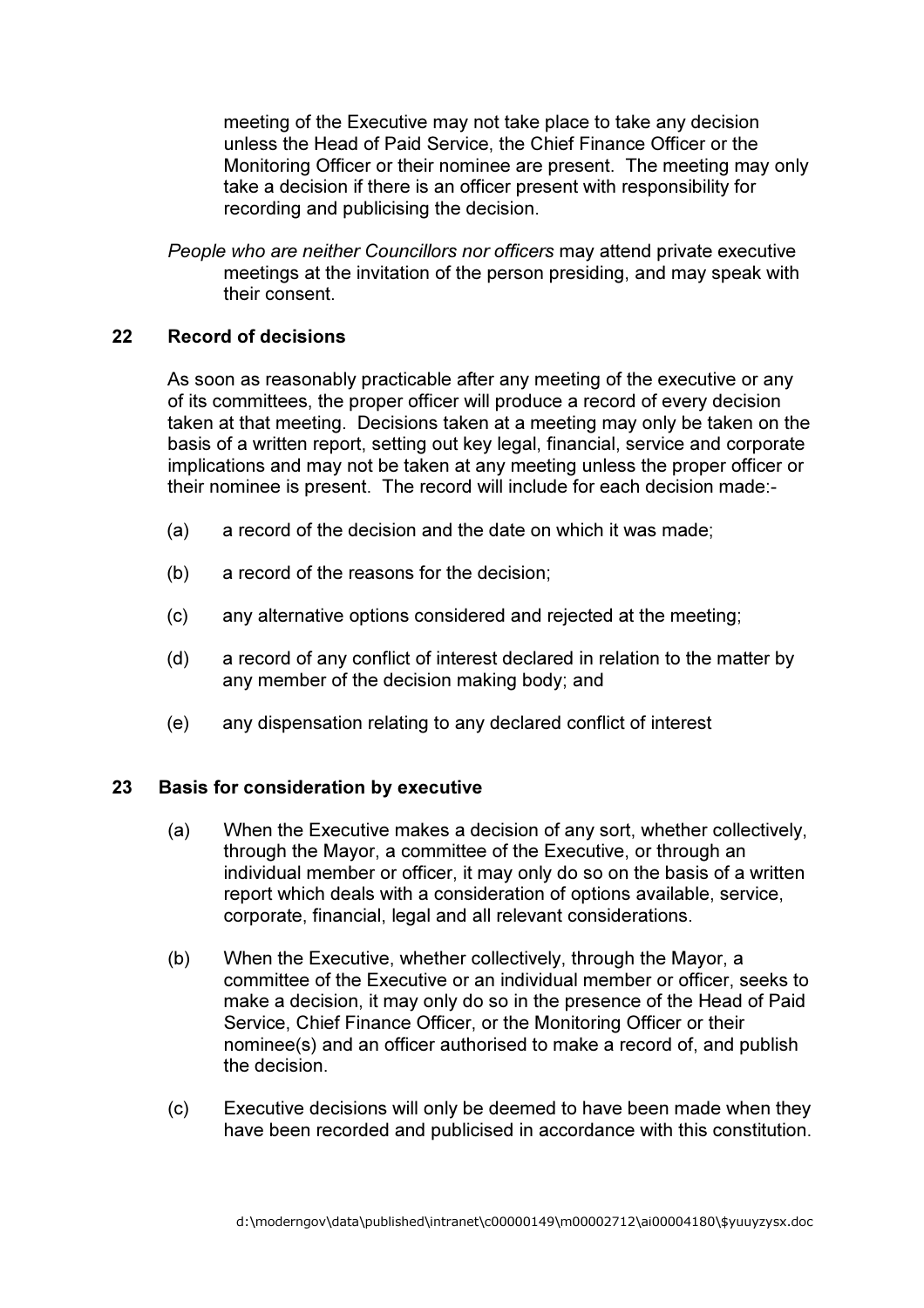(d) When any officer report is submitted to the Executive for consideration at a meeting of the Executive or any of its committees, (whether or not a decision is likely to be the result of considering the report,) that report will contain all service, corporate, financial and legal considerations. Reports submitted to the Mayor or individual members or officers of the Executive with the intention that they should be the basis on which a decision is taken, shall be similarly drafted.

## 24 Decisions by individual members of the Executive

- (a) All decisions taken individually by the Mayor alone or by individual members of the Executive, must be based on written reports. Those reports must contain all service, corporate, legal and financial implications.
- (b) When an officer prepares a report which is to be given to the Mayor or an individual member for decision, he/she must first give a copy of that report to the proper officer.
- (c) The proper officer will submit the report to the individual decision maker, and serve a copy on every member of the relevant Business Panel and any other relevant overview and scrutiny committee (or select committee) chair, and subject to exemptions relating to reports containing confidential and/or exempt information make it publicly available as soon as reasonably practicable. At the same time, notice will be served on the Chief Executive, Chief Finance Officer and Monitoring Officer.
- (d) The individual decision maker may not make any key decision unless a period of five clear days has elapsed since the service of the report on the decision maker, the relevant Business Panel and relevant overview and scrutiny committee and select committee chairs and the public
- (e) Individual decisions may only be made by the Mayor or individual members of the Executive in the presence of the Chief Executive, Chief Finance Officer or Monitoring Officer or their nominee (unless they waive that requirement) and the proper officer whose responsibility it is to record the decision.
- (f) As soon as reasonably practicable after the decision has been made, but in any event within 2 working days of the decision, the proper officer will prepare a written statement of the decision including the following prescribed information:-
	- A record of the decision including the date it was made,
	- a statement of the reasons for the decision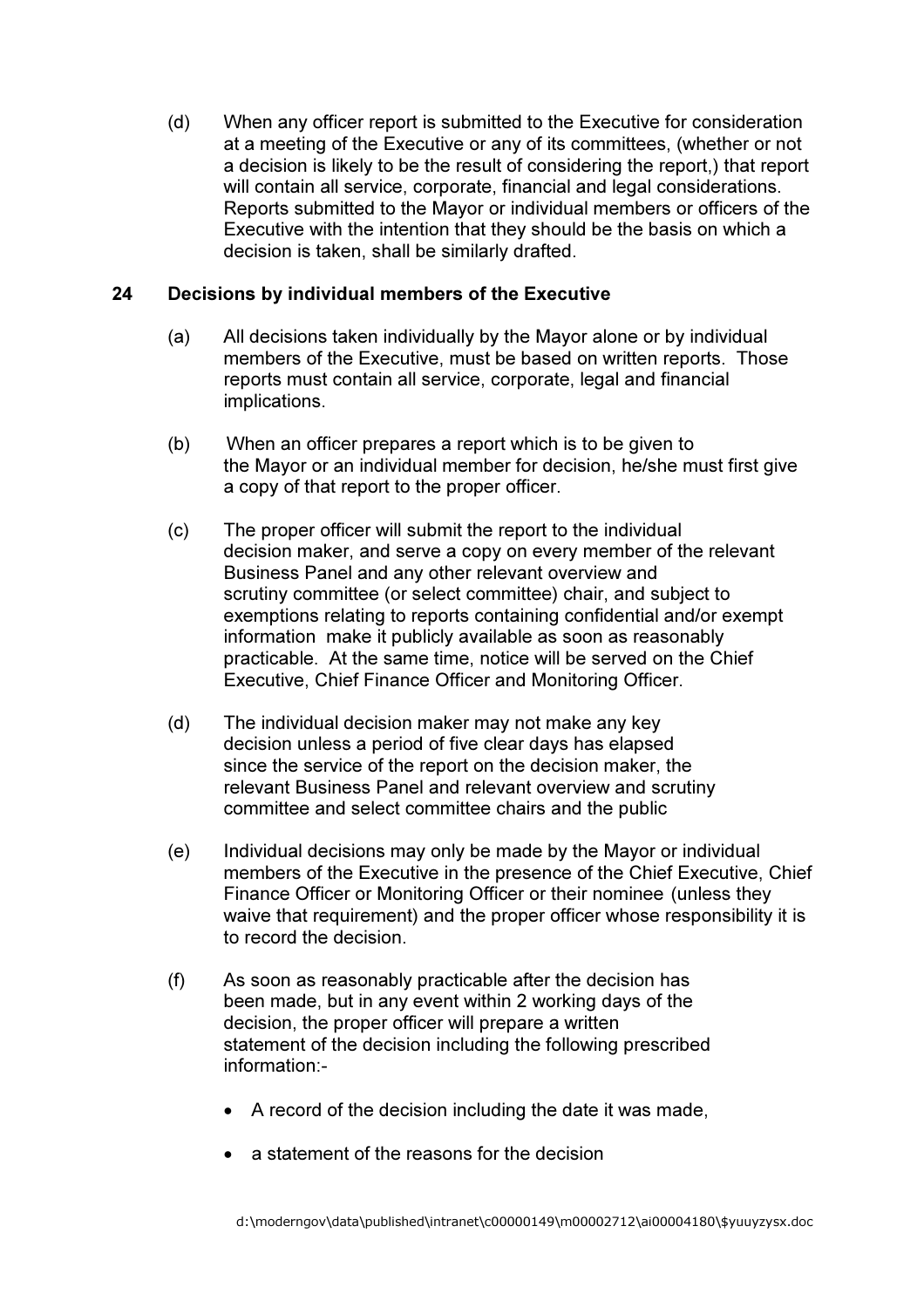- details of any alternative options considered and rejected at the time by the member when he/she made the decision
- a record of any conflict of interest declared by any executive member who has been consulted by the member in relation to the decision
- in respect of any declared conflict of interest, a note of any dispensation granted.
- (g) The decision will not be deemed to have been made until the record has been made and publicised in accordance with this constitution.
- (h) Nothing in these rules relating to the taking of decisions by individual members shall require them to disclose confidential or exempt information as defined in Appendix 1 to the public.

### 25 Executive decisions by individual officers

- (a) The Mayor, the Executive or committees of it may delegate decision making to an officer. Where they do so, the officer may only take an executive decision on the basis of a written report. That report must contain key service, corporate, financial and legal considerations.
- (b) The person who supplies a copy of the report to the officer making the decision, must first supply a copy to the proper officer
- (c) The decision making officer must inform the proper officer immediately any decision has been taken and provide to them a written statement of the decision for publication containing all the details set out below:
- (d) The record will contain:-
	- a record of the decision and the date it is made;
	- a record of the reasons for the decision:
	- details of any alternative options considered and rejected by the officer making the decision;
	- a record of any conflict of interest declared by any executive member who is consulted by the officer making the decision; and
	- details of any dispensation in relation to any such conflict of interest
- (e) The decision will only be deemed to have been made once the record is published in accordance with this constitution.
- (f) Nothing in these rules relating to the taking of decisions by individual officers shall require them to disclose confidential or exempt information as defined in Appendix 1 to the public.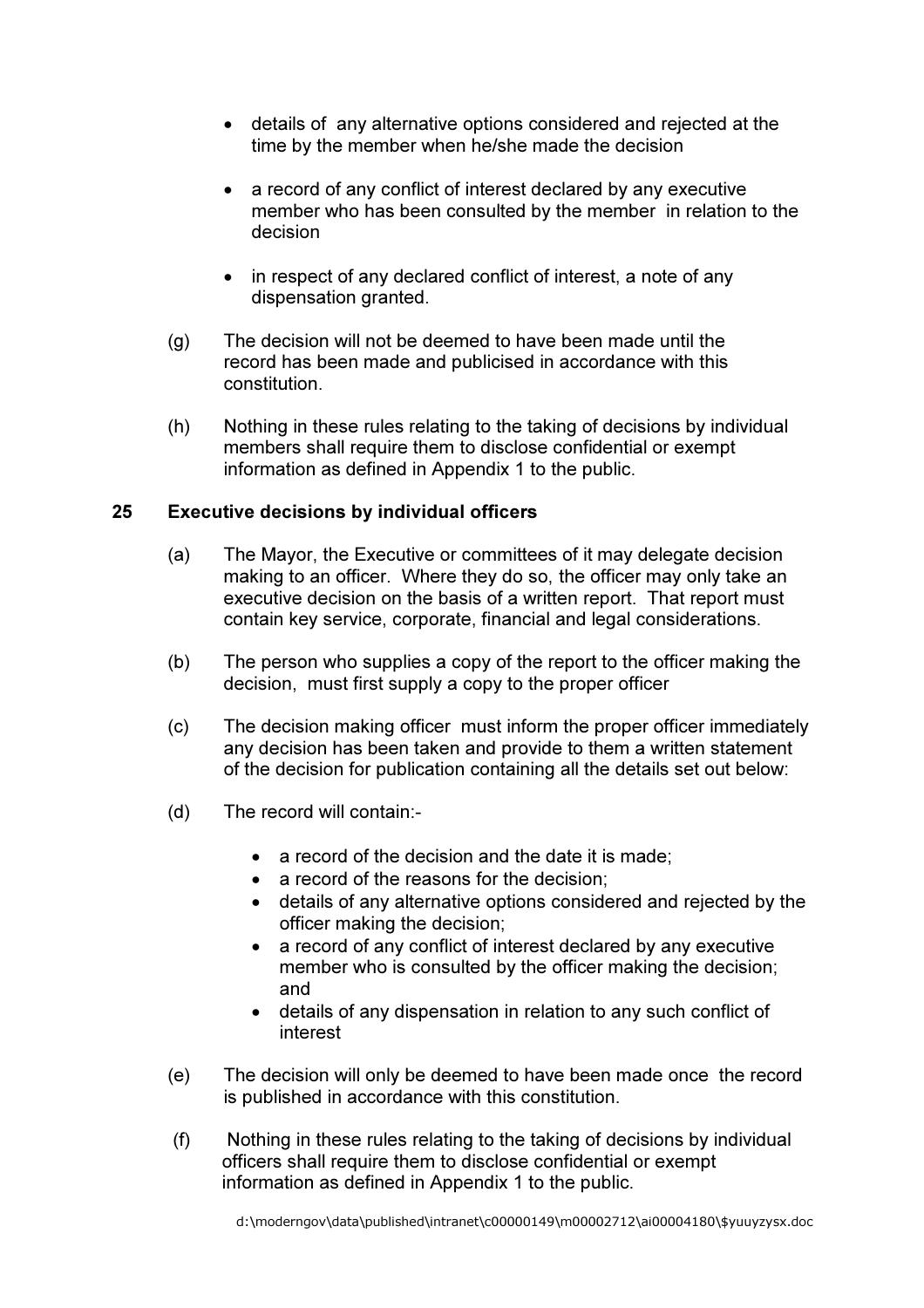## 26 Access to documents following executive decisions

- (a) Subject to exceptions relating to confidential and exempt information (see paragraph 10) after an executive decision has been made, irrespective of whether by an individual or a decision making body, the proper officer will ensure that the record of the decision and any report considered in reaching the decision is made available for inspection by the public at the offices of the Council and on the Council's website if it has one.
- (b) Where a request is made on behalf of a newspaper for a copy of any documents available for public inspection those documents must be supplied on payment by the newspaper of the Council's copying or other necessary transmission charge.

### 27 Inspection of background papers

 Subject to exceptions relating to confidential and exempt information (see paragraph 10) when a report is made available for public inspection either before or after an executive decision is made, it must include a list of the background papers to the report and at least one copy of each of those background papers must be available for inspection at the offices of the Council and on the Council's website if it has one.

#### 28 Members' access to documents

#### 28 (1) All members

(a) Material relating to business to be transacted

Subject to paragraphs (c) and (d) below, any document which is:-

- in the possession or under the control of the executive and
- which contains material relating to any business to be transacted at a public meeting

 shall be available for inspection by any member of the Council for a period of at least 5 clear days before that meeting except that where

- the meeting is convened at shorter notice when the document must be available for inspection when the meeting is convened; and
- where the item is added to the agenda at shorter notice the document must be available for inspection when the item is added
- (b) Material relating to previous business

Subject to paragraphs (c) and (d) below, any document which is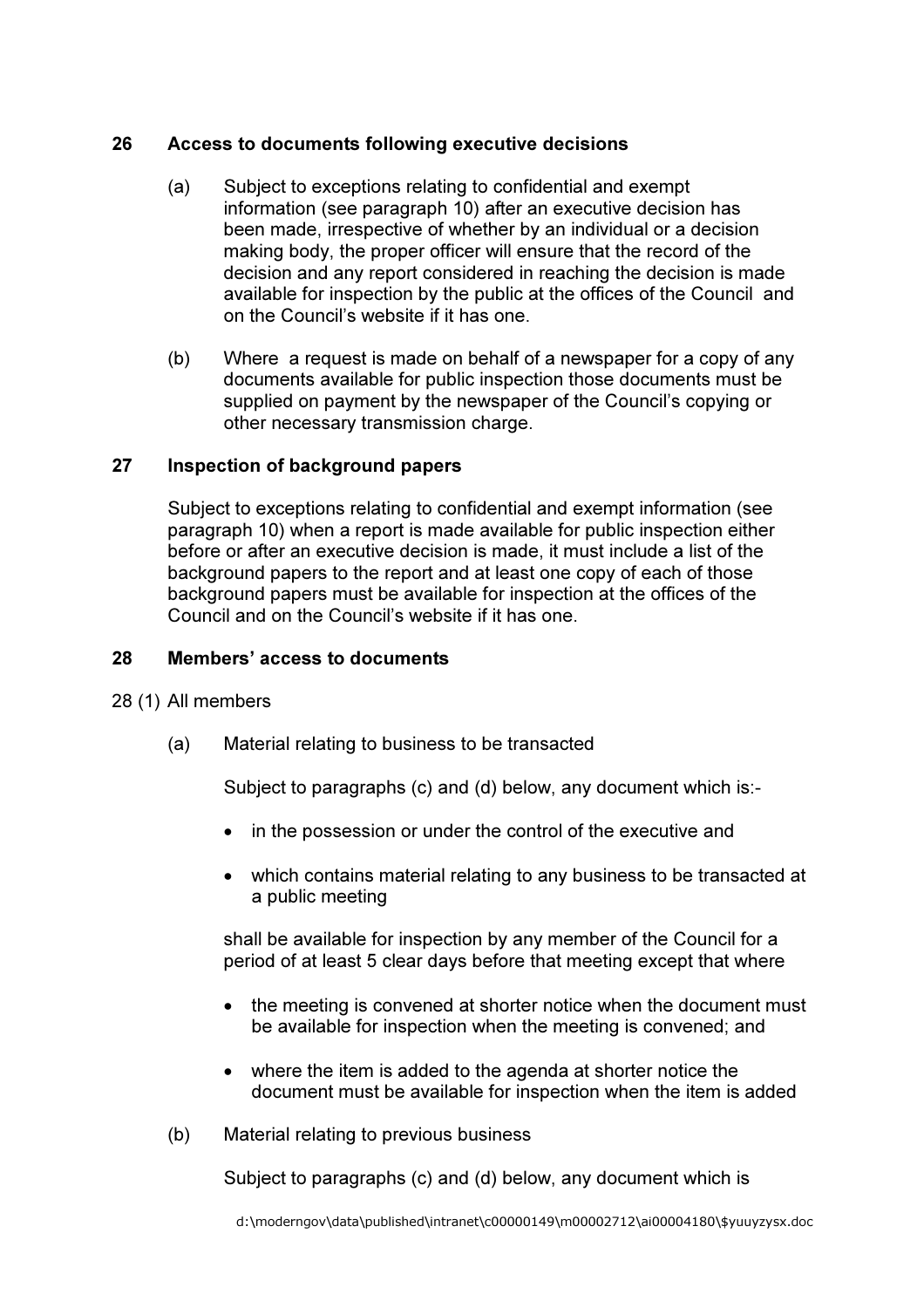- in the possession or under the control of the executive and
- contains material relating to business transacted at a private meeting, or an executive decision made by an individual member or officer must be available for inspection by any member of the Council when the meeting concludes, or in the case of a decision made by an individual, immediately after the decision is made, and in any event within 24 hours of the conclusion of the meeting/ decision being made.
- (c) Paragraphs (a) and (b) above do not require a document to be available for inspection if it appears to the proper officer that it discloses exempt information of a description falling within Part 1 of Schedule 12A to the Local Government Act 1972 which appears at Appendix 1.
- (d) Despite paragraph (c), documents must be available for inspection by members if the exempt information is information falling within:
	- paragraph 3 of Schedule 12A to the 1972 Act (except to the extent that the information relates to any terms proposed or to be proposed by or to the authority in the course of negotiations for a contract) or
	- paragraph 6 of Schedule 12A to the Act
- (e) Where it appears to the proper officer that compliance with paragraph (a) or (b) in relation to a document or part of a document would involve the disclosure of the advice of a political adviser or assistant that paragraph shall not apply as regards that document or part.
- (f) These rights are additional to any rights a member may have.

## 28(2) Overview and Scrutiny members

- (a) Subject to Rule 28 (2) (c), any member of the overview and scrutiny committee (including its select committees) will be entitled to copies of any document which is in the possession or control of the Mayor, the executive or any of its committees, if it contains material relating to
	- any business which has been transacted at a public or private meeting of the executive; or
	- any decision taken by a individual member of the executive
	- any decision that has been taken by an officer in accordance with executive arrangements.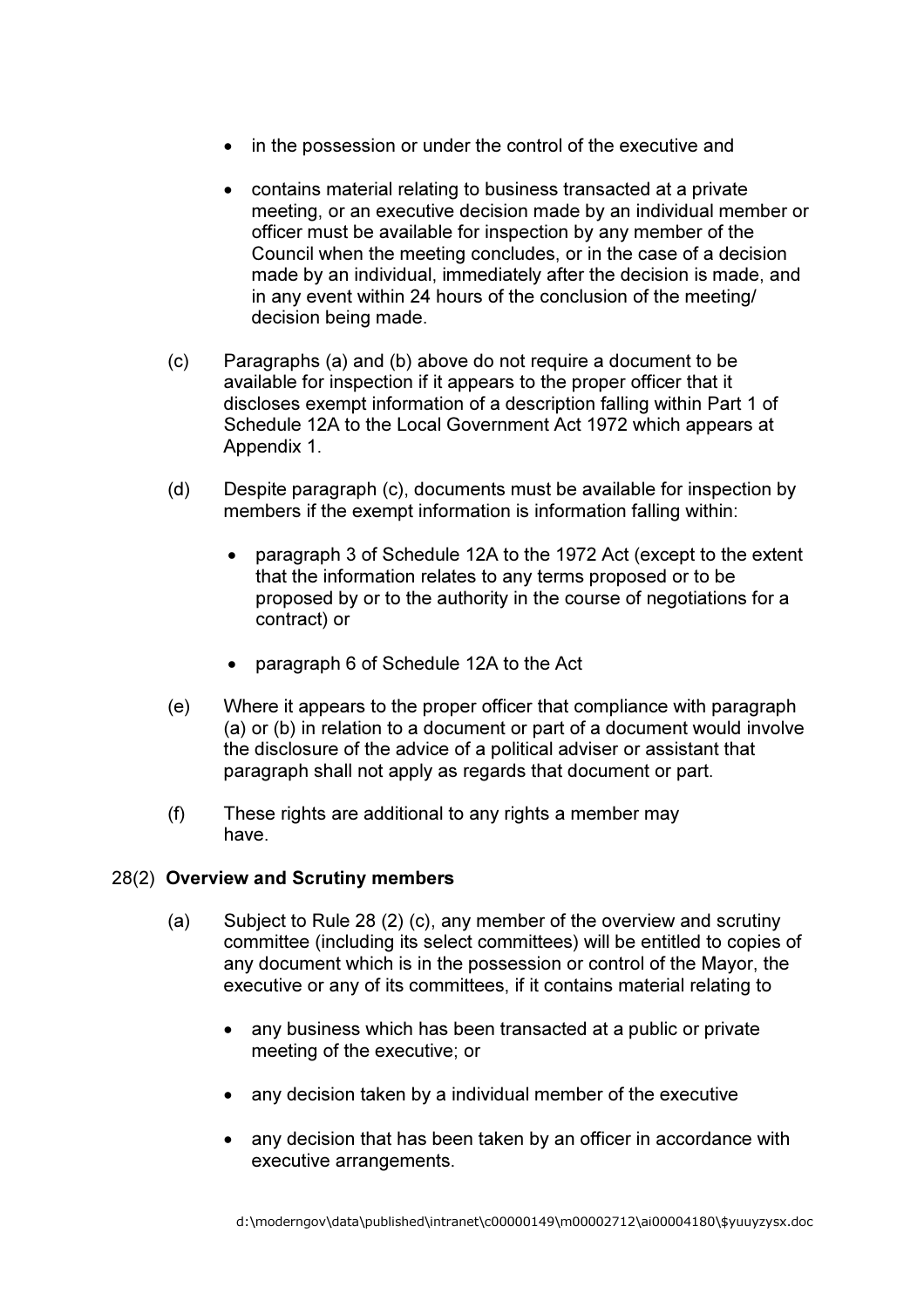- (b) Where a member of the Overview and Scrutiny Committee requests a document falling within (a) above, the Executive must supply a copy as soon as reasonably practicable and in any event within 10 days of the request. If the Executive decides that the member is not entitled to a copy of the document, written reasons must be given to the overview and scrutiny committee.
- (c) Overview and Scrutiny Committee members shall not be entitled to a copy of a document that contains exempt or confidential information unless it is relevant to an action or decision he/she is scrutinising or reviewing, or is contained in any programme of work of an overview and scrutiny committee or sub-committee. Neither are they entitled to any document or part of a document that contains the advice of a political adviser. An overview and scrutiny member is not entitled to a report that is in draft.

# 29 Failure to comply with key decision requirements

- (1) Where an executive decision has been made and:
	- was not treated as being a key decision; and
	- the Overview and Scrutiny Committee is of the opinion that the decision should have been treated as a key decision,

the Overview and Scrutiny Committee may require the decision maker to submit a report to the full Council within a reasonable period.

- (2) A report under paragraph (1) shall include details of:
	- the decision and the reasons for the decision;
	- the decision making body by which, or the individual by whom, the decision was made
	- if the executive is of the view that it is not a key decision, the reasons for that opinion

## 30 Limit on rights

An overview and scrutiny committee member will not be entitled to:-

- any document that is in draft form
- any document or part of a document that contains exempt or confidential information unless the information is relevant to an action or decision they are reviewing or scrutinising or intend to review or scrutinise; or
- the advice of a political assistant or adviser.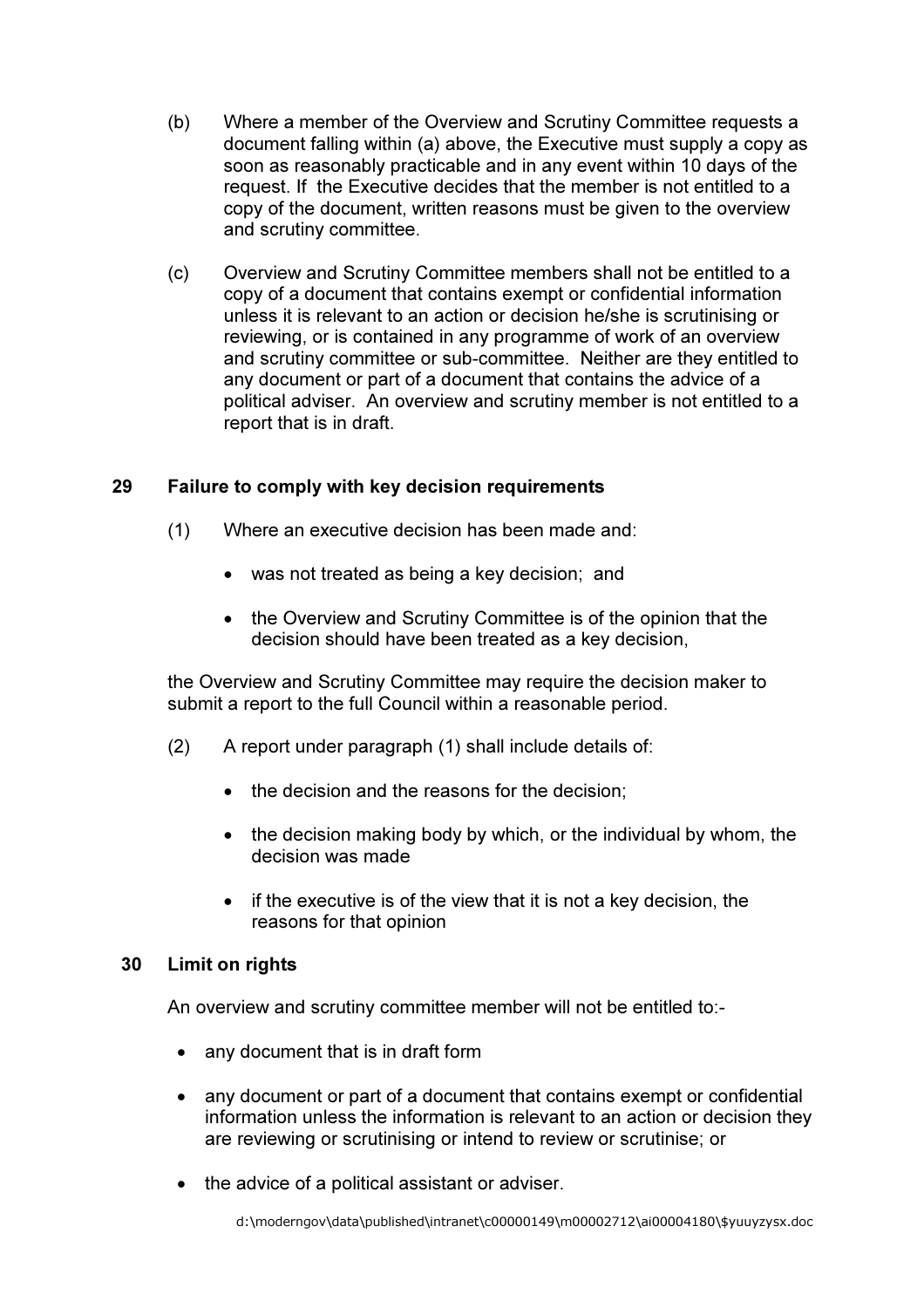# 31 Confidential information, exempt information and the advice of political assistant or adviser

(a) Nothing in these rules requires the disclosure of a document or part of a document to the public if in the opinion of the proper officer it may contain confidential or is likely to contain exempt information or the advice of a political adviser or assistant.